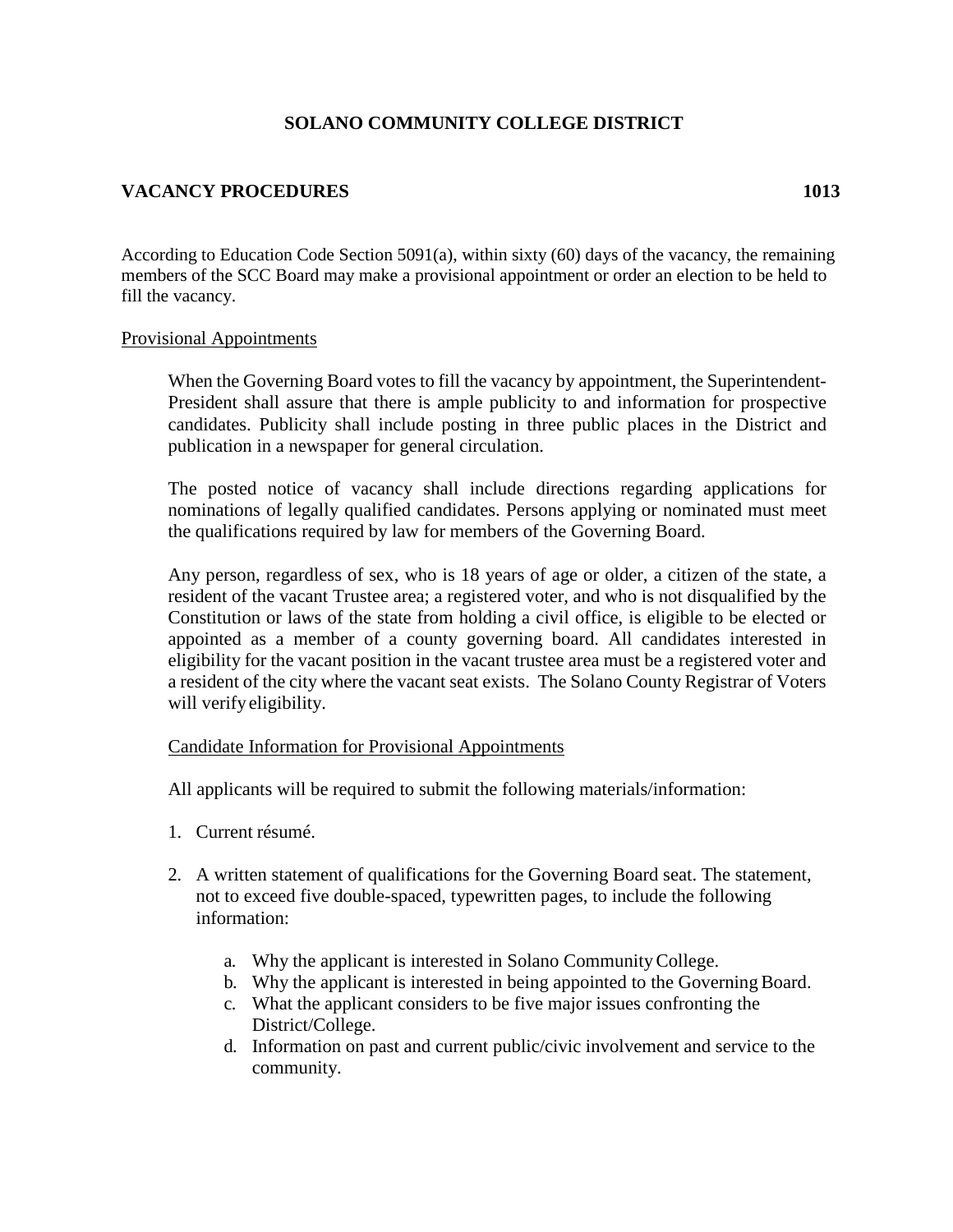3. List of three references with current addresses and current phone numbers should be sent to the Office of the Superintendent-President or designee.

Each Board member will review all candidate information sheets, with final selection made by a majority vote of the Governing Board members at a public meeting called for that purpose.

Applicants will be given three minutes for an opening statement to include a presentation of interest and qualifications, followed by ten minutes to answer questions from the Board. At the conclusion of the interviews, the Board will make a decision and swear in the provisional Board member.

The appointed person shall hold office until the next regularly scheduled election for governing board members (Education Code §5091[e]). The individual appointed to fill the vacancy would shall hold office until the first meeting in December of the election year when the Trustee's term would have ended.

A provisional appointment confers all powers and duties of a Governing Board member upon the appointee immediately following his/her appointment.

Whenever a provisional appointment is made, the Board shall, within 10 days of the provisional appointment, post notices of both the actual vacancy or the filing of a deferred resignation and the provisional appointment in three public places in the District. It shall also publish a notice in a newspaper of general circulation.

The notice shall state the fact of the vacancy or resignation and the date of the occurrence of the vacancy or the date of the filing of, and the effective date of, the resignation. It shall also contain the full name of the provisional appointee to the Board, the date of appointment, and a statement that unless a petition calling for a special election, containing a sufficient number of signatures, is filed in the office of county superintendent of schools within 30 days of the date of the provisional appointment, it shall become an effective appointment.

### Order an Election to be Held on the Next Established Election Date –

Per Education Code §5093(c), "If a special election pursuant to Education Code §5091(e) could be consolidated with the next regular election for governing board members, and the vacant position is scheduled to be filled at such regular election, there shall be no special election." The next established election for governing board members is November of a given year when the Trustee's seat would be scheduled to be filled in that election. Under this option, the Board would operate with only six members until the first meeting in December of a given year when the Trustee's term would have ended.

### Failure to Make an Appointment for **or** Call for an Election –

If the Board fails to appoint or call an election within the required 60-day period, the